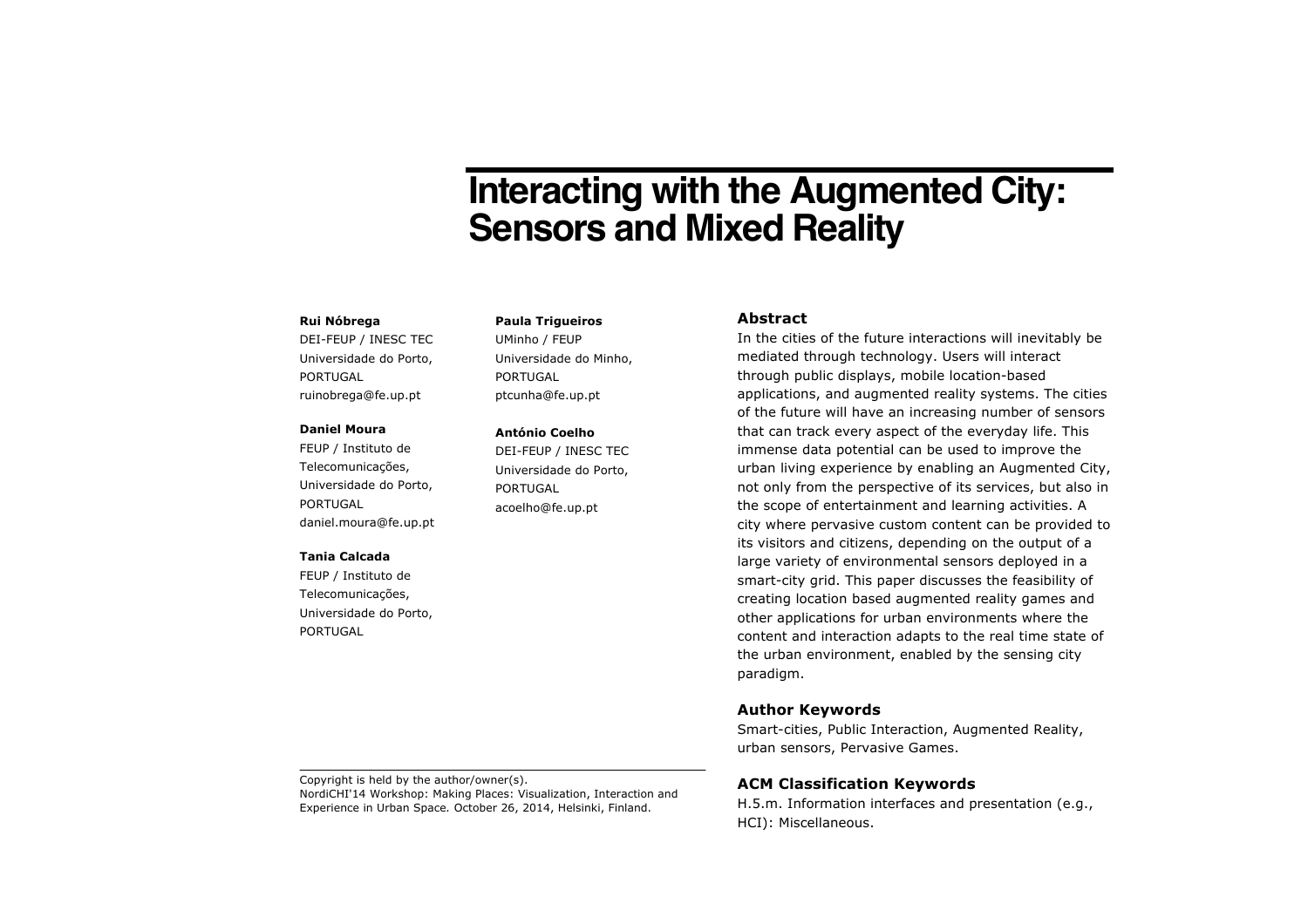## **Introduction**

In the past, users navigated through cities using paper maps, they bought newspapers to get a sense of the city dynamics and events, the weather and the surrounding environment. With the advent of mobile technologies, maps were inserted into smartphones and tablets; they are constantly updated and can suggest routes (e.g., Google maps, OpenStreetMap, Bing Maps). Users can now obtain information about many points of interest (POI), with multiple services allowing collaborative reviewing and sharing (e.g., Foursquare, Tripadvisor) of places. Users can share images and videos of cities seamlessly (e.g., Instagram). Augmented Reality (AR) applications (e.g., Junaio, LayAR) help in the creation of an immersive environment where virtual information is superimposed on top of the city buildings. This technology can also be further explored in entertainment, such as games (e.g., Ingress, TravelPlot). These previous examples are part of a mobile revolution that is currently taking place. An increasing number of citizens and visitors are now equipped with smartphones, which are high processing units capable of capturing images and sound while connected to the internet and knowing its global position.

"Smart-city" environments such as the one presented in the Future Cities' project [3] – in the city of Porto, Portugal – aim to promote sustainability, social evolution, and change behaviors for a better future in cities. With the propagation of city sensors (the socalled Smart-City [7]) and the intercommunication between devices (also known as the Internet of Things), how are people going to live, in the future, in the cities [8]?

The huge investment and effective real-time data available from multiple sensors installed around the cities, as is the case in Porto, raises questions about how this technological infrastructure can be beneficial for the people that use the city.

Cities evolve with the help of architects and planners to provide the best experiences, and the Smart-City infrastructure can provide us with the potential to extend this magic circle of play to the entire city. From the work of Salen and Zimmerman [11] "the magic circle of a game is where the game takes place. To play a game means entering into a magic circle…", thus enhancing the potential of games for entertainment and learning in the urban environment. This paper discusses possible interaction changes and creative initiatives in the future that can arise from these developments, namely through the creation of locationbased games and using augmented reality features.

#### **The Sensing Environment**

In a world where multiple sensors capture environmental input from buildings, rooms, buses, cars, devices, people, gardens, chairs or just "space", where everything is geo-referenced and traceable in a digital map, where everything is a display with tangible embedded interfaces everywhere, how will humans interact?

Using already available technologies, it is possible to obtain a large quantity of information about a certain place. In the Future Cities project [3], several sensors have been introduced in units deployed in streets of Porto [2]. Each system measures the activity of streets every minute, namely: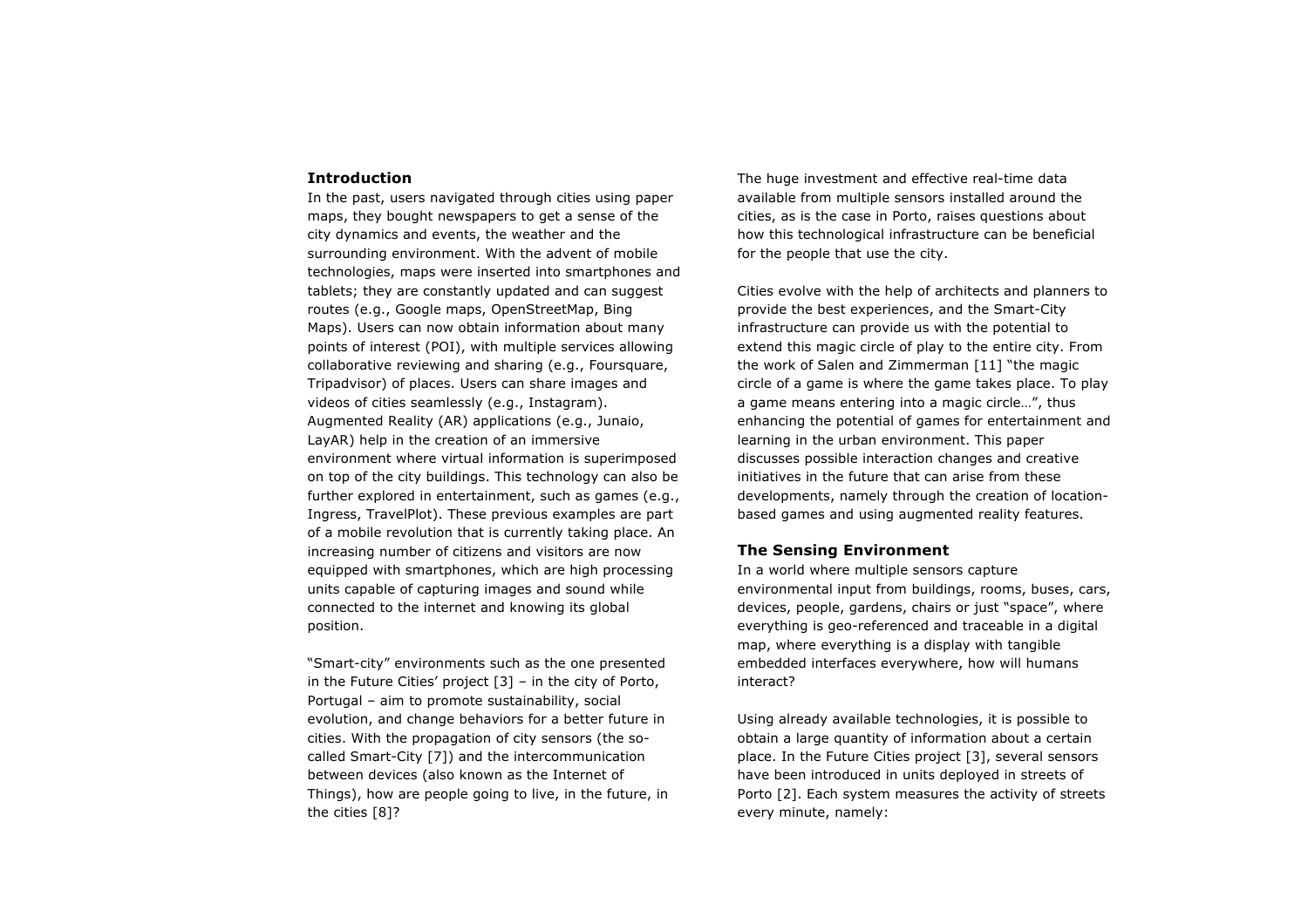- **Temperature**
- Humidity
- **Precipitation**
- Wind velocity and direction
- **Luminosity**
- Solar radiation
- Noise (dBa)

These are essentially environmental sensors, which can be used as input for a future interaction system or an in-depth geographic visualization system [10]. Other sources of information include: GPS/accelerometer/ locations from devices, cars or people [3, 5], and photos or videos from freely available social networks  $[1]$ .

# **Visualization through Augmented Reality**

Currently, city information is communicated through static outdoor information or through dynamic mobile applications. Using augmented reality applications [4, 6, 9], it is possible to increase the immersion level between citizens and their city by providing *in-loco* information in the context of where they are. Current augmented reality technologies allow the introduction of virtual objects in images and video, simulating physical properties [6]. Simple implementations can be created using interactive gamming platforms such as Unity<sup>1</sup>, with AR add-ons such as Vuforia<sup>2</sup>.

Using location-based technologies [5], applications can understand where the user is and present differentiated content according to: location, sensor activity, and

surrounding social context. The visualization can be done in mobile devices or in public interactive displays, or in interactive surfaces (see *ACM ITS*) using the city as a canvas. Mixed reality in cities, based on active sensors, will allow new forms of entertainment, infotainment and services.

# **Interaction in Urban Space**

Using the Sensing Environment and Augmented Reality systems, it is important to discuss *How will people interact in the future inside cities?* Taking into consideration current trends in society and technology<sup>3</sup>, these are some of the topics that will be important for the future.

*Interactive augmented reality will change how users will interact with streets, shops, and leisure spaces:*  Interactive content can lead city visitors to certain places or pay additional attention to special POIs. Using data from city sensors and social networks, it is possible to create surprise media effects for the city visitors [10].

*Personalization will be a key factor*: Information about the city should be presented in a relevant personalized format to avoid overwhelming the user with excessive information [12]. Personalization will also be important for the inclusion of specific target groups of people.

*Public displays will dematerialize mobile devices and paper maps*: why carry a mobile device, if every surface can be an interactive display? Interactive surfaces and clothing can interact with the city sensors.

 $1$  Unity 3D, 3D framework for the creation of interactive multiplatform games, http://unity3D.com

 $2$  Vuforia, Qualcomm's augmented reality framework with an add-on for the Unity 3D framework.

 $3$  The 2013 Emerging Technologies Hype Cycle by Gartner Inc., http://www.gartner.com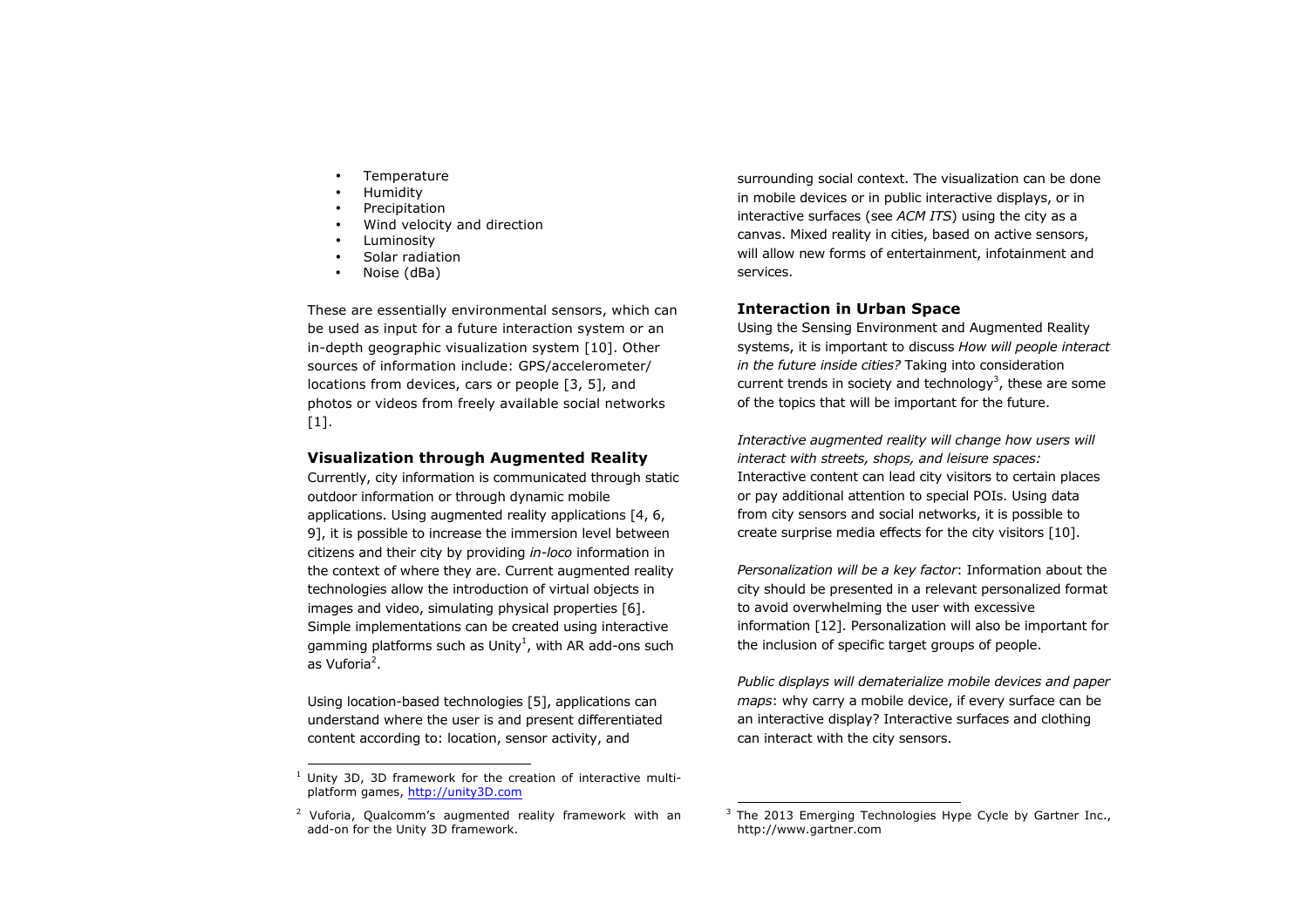*Communication between devices will eliminate waiting times*: If every device is interconnected, cars can drive themselves (with an increase in security), augmented information can be presented to see though buildings or provide real-time sneak peeks of events located in different areas of the city.

*The flow of citizens can be changed to encourage desired behaviors*: serious games can be used, based on the data input from the city. This can be used to create adapted mixed reality games, which lead the user to change their behaviors for the benefit of society (e.g., avoid polluted areas while driving).

*Privacy issues will always concern everyone*: finally, the city-grid sensor information should be transparent for its users to avoid privacy issues.

#### **Conclusion and Future Discussion**

The immense potential of the currently available "Smart-City" grids of sensors is only now being fully explored. Mixed reality applications are already starting to engage users and players to interact with the city environment. The combination of virtual content with citywide sensors presents a perfect combination for the creation of an interactive Augmented City, where citizens will experience more intense and immersive experiences.

Having identified what kind of information can be extracted from the city and what type of interactions we want to engage it is important to understand and discuss the following topics:

• What kind of map, AR, location-based applications exist and are successful today *versus* what kind of apps could exist in the near feature for the city.

- How can we implement behavior change in cities, and is it a desirable thing? Can we create a global city-wide learning experience?
- How can this technological setup increase the safety of people, the inclusiveness of excluded groups and provide a better environment?

# **Acknowledgements**

The Media Arts and Technologies project (MAT), NORTE-07-0124-FEDER-000061, is financed by the North Portugal Regional Operational Programme (ON.2 – O Novo Norte), under the National Strategic Reference Framework (NSRF), through the European Regional Development Fund (ERDF), and by national funds, through the Portuguese funding agency, Fundação para a Ciência e a Tecnologia (FCT). The authors also thank the Project I-City for Future Mobility: NORTE-07-0124-FEDER-000064, and European Project FP7 – Future Cities: FP7-REGPOT-2012-2013-1.